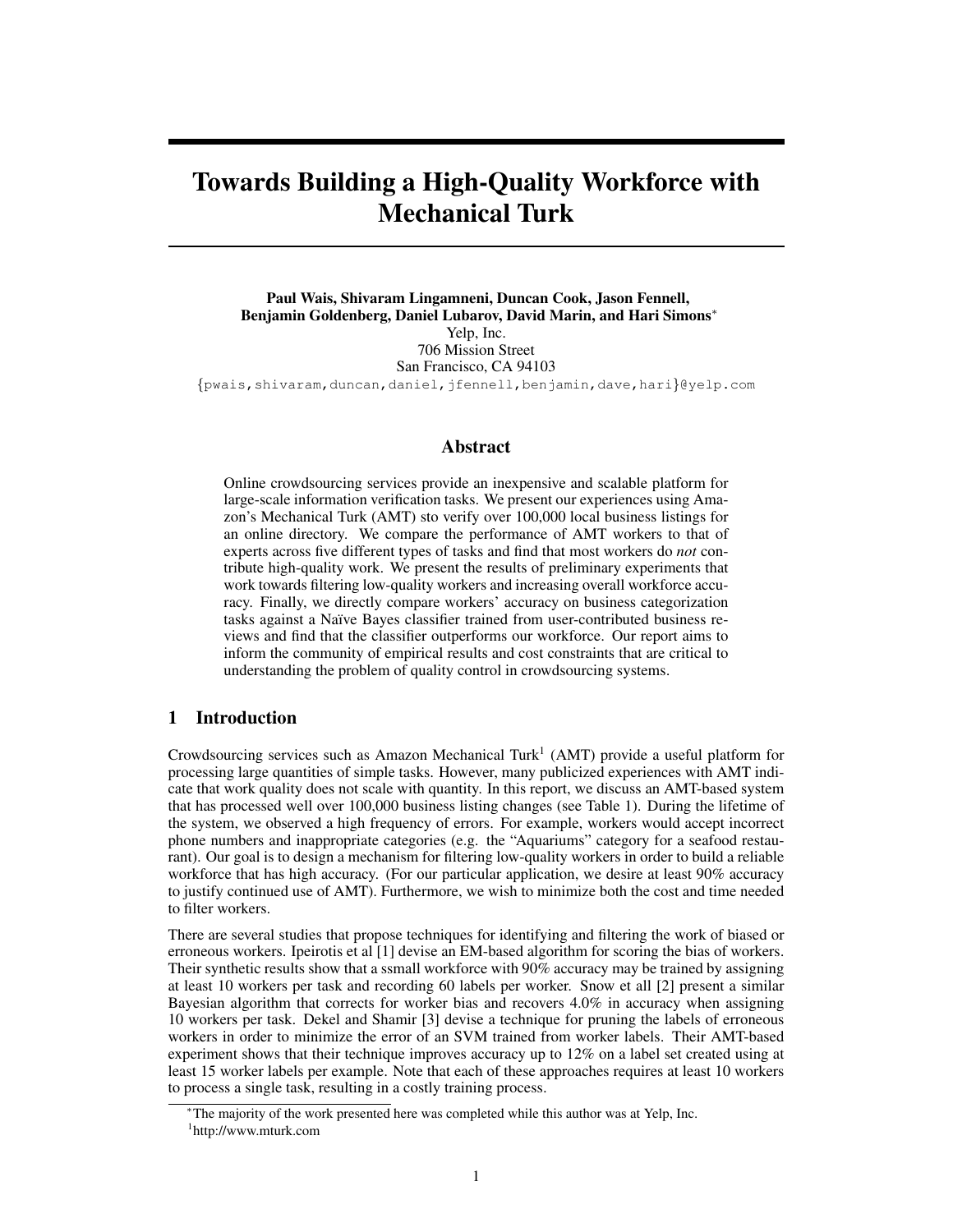| Task Type           | Real Tasks | <b>Test Tasks</b> | USD per Task per Worker |
|---------------------|------------|-------------------|-------------------------|
| <b>Phone Number</b> | 28131      | 1548              | 0.05                    |
| Category            | 138222     | 3185              | 0.05                    |
| Hours               | 93336      | 5080              | 0.05                    |
| Website URL         | 88222      | 9834              | 0.025                   |
| Address             | 47962      | 3088              | 0.05                    |
| <b>New Business</b> | 82872      |                   | 0.17                    |

Table 1: Summary of business listing changes processed

Given the large number of changes our application needs to process, financial constraints require us to assign *at most three* workers per real business change. Although AMT provides a very inexpensive work platform, we find that is it financially impractical to assign more than this many workers per task for tens of thousands of tasks. In particular, our experience is that we were able hire a team of on-site experts for not much more than the cost of our AMT-based system. A successful crowdsourcing system must be able to achieve high accuracy with fewer workers than previously studied. In this study, we explore first assigning workers to test tasks and then selecting the most accurate workers to complete real tasks. From a pool of 4,660 applicants, 79 workers achieved high enough accuracy on our test tasks to qualify to work on real tasks. The remainder of this paper reviews our tasks in detail, discusses techniques for filtering the work of erroneous workers, and directly compares workforce performance with a Naïve Bayes classifer for our business categorization task.

# 2 Task design

Our system supports six different kinds of business listing changes. The Phone Number, Hours, and Address tasks ask workers to choose between two candidate listings or to reject both candidates. The Category and Website URL tasks ask workers to accept or reject proposed categories or links to official business websites. The New Business task asks workers to verify several components of a basic business listing. We expect workers to verify changes by calling the business or finding the correct information on the business's official website. Each task provides workers with as much information as possible to help them decide. For each task, we observed a median worker completion time of about 5 minutes.

In this study, we discuss the performance of workers on *test* tasks derived from expert-verified business listing changes and directly compare workers' agreement with the decisions of experts. Though we had access to plenty of expert-approved changes to serve as the basis for test tasks, expert-*rejected* changes were rare for some tasks, so we synthesized many rejection tasks. For example, for a synthetic Address rejection task we use the address of a different verified business located within a few miles of the test business. We chose not to investigate test tasks for the New Business type due to difficulties in synthesizing realistic rejectable changes. For our experiment, we circulated tens of thousands of test tasks on AMT and allowed up to 15 workers to complete each task. We always accepted work and paid an additional 5 cent bonus only if the worker provided the correct label for the test change. We very briefly experimented with doubling the bonus but did not observe any significant changes in accuracy.

# 3 Vetting competent workers

Before a worker may complete test or real tasks, she or he must pass our AMT *Qualification Test*. The test provides workers with instructions and background information for completing tasks and asks workers to complete eight multiple choice questions that are very similar in content to the real and test business listing tasks. We designed the test based upon specific examples of poor quality work that we observed prior to the test.

Of the 4,660 workers who took this test, only 1,658 (35.6%) workers earned a passing score, and over 25% of workers answered fewer than half of the questions correctly. To investigate the high failure rate, we conversed with workers directly on TurkerNation<sup>2</sup> and through private email. Based upon worker's names and email addresses, we believe that we conversed with a representative sample of workers both inside and outside the United States. We found that the test was not too difficult and

<sup>2</sup> http://www.turkernation.com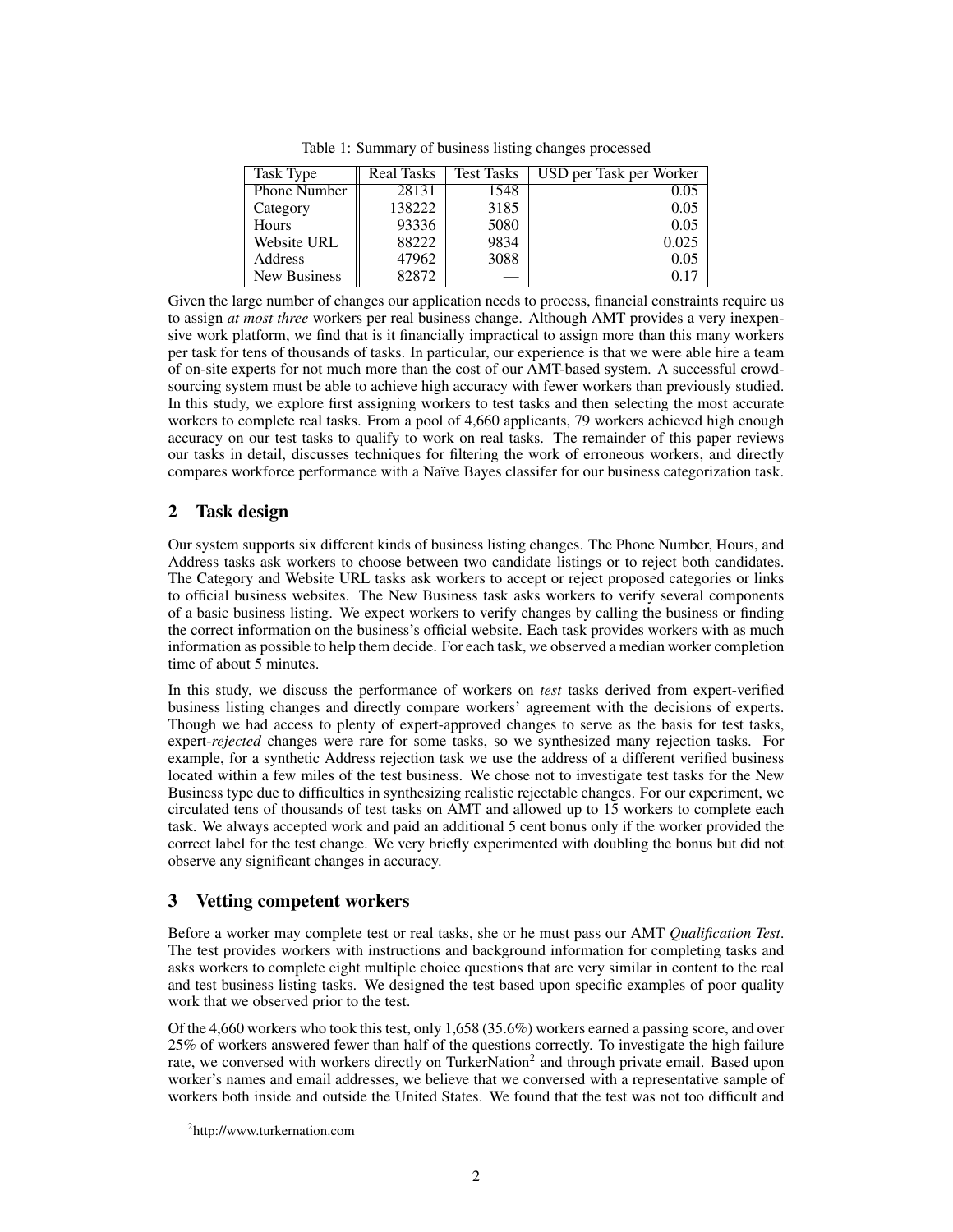that most workers comprehended the questions. We believe that many applicants simply try to gain access to tasks as quickly as possible and do not actually put care into completing the test.

## 4 Improving workforce accuracy

In this section we discuss empirical results of workforce accuracy and techniques for filtering poorquality work. Figure 1 shows that indeed most workers exhibit rather poor accuracy on even our simple listing verification tasks.

In Table 2, we present the results of using majority consensus<sup>3</sup> among workers as well as historical worker accuracy in an effort to filter low-quality work. For Category and Website URL tasks, accepting the label that has a simple majority of votes provides the greatest accuracy. For other tasks, ignoring consensus completely and accepting the label of the worker with the highest task-accuracy yields the best overall accuracy. We tested a combination of these methods where we choose either the label of the highest-accuracy worker in the absence of at least a  $\frac{2}{3}$  consensus or otherwise we choose the consensus label. Surprisingly, we find that this mechanism does not improve overall accuracy on any of the tasks. We hypothesize that there are many "hard" tasks that confuse most workers, including the good workers.

We studied the relationship between completion time and accuracy but found no strong correlation. We calculated the Pearson's correlation between mean task completion times and task accuracies. The Hours task exhibited the strongest (though least probable) correlation ( $r = 0.45$ ,  $p = 0.0007$ ) and the Address task observed the weakest ( $r = 0.08, p = 0.636$ ). The median completion time for each task was less than 5 minutes; however, many workers took 30 minutes or longer to complete some tasks and exhibited very inconsistent completion times. In particular, about 33% of our workers did not complete all tasks within 3 standard deviations of their mean completion time. We believe that some workers will employ a strategy of "accepting" a task several minutes or hours before they start working on the task due to competition for simple tasks on AMT.

We also studied the relationship between worker accuracy and locale. Ross et al conducted a survey of AMT workers and found that at least 40% of workers lived outside the U.S. as of November 2009 [4]. Unfortunately, since AMT does not allow requesters to query for a worker's locale, we were not able to recover exact locale data for our analysis, so we used task submission time-of-day in order to estimate locale. We observed a slight negative Pearson's correlation ( $r = -0.004, p =$ 0.933) between accuracy and task submission time for workers who had completed at least 10 tasks. We did not further investigate using features of AMT to restrict our test tasks to specific locales because we did not want to limit our overall throughput.

We hypothesize that many workers do poorly because they find the tasks boring and "cruise" through them as quickly as possible. The high frequency of 50% accuracy workers on the Website URL task suggests that most workers simply check the first radio box they see. In the future we plan to implement a more interactive interface that may increase worker engagement (e.g. using a framework such as TurkIt [5]).



Figure 1: Worker accuracies by task. We omit accuracies for workers who completed fewer than three tasks of a single type. Workers exhibit greatest accuracy on the Category task, where the  $90<sup>th</sup>$ percentile accuracy rate is 86%.

#### 5 Workers versus Na¨ıve Bayes category classifier

In some cases, crowdsourcable tasks may also be fulfilled using standard machine learning techniques. In this section, we directly compare the accuracy of a preliminary Naïve Bayes classifier

<sup>&</sup>lt;sup>3</sup>In order to prevent "accidental" consensus, the user interface randomizes the order of radio button choices.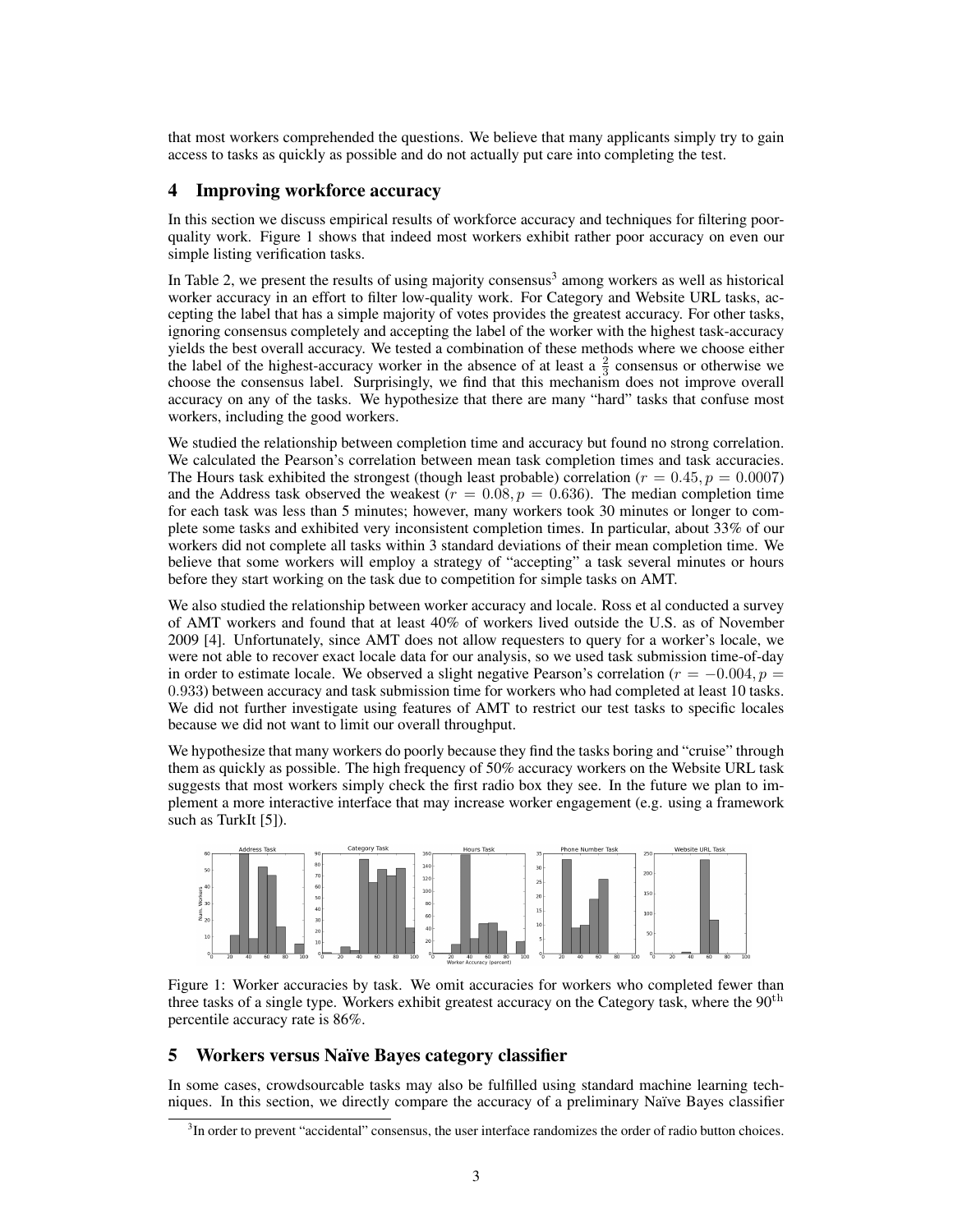Table 2: Using consensus and worker accuracy to improve overall accuracy

| Task Type    | Consensus | <b>Best Worker</b> | 2/3 Consensus + Best Worker |
|--------------|-----------|--------------------|-----------------------------|
| Phone Number | 73.3%     | 89.0%              | 80.9%                       |
| Category     | 79.0%     | 66.9%              | 77.9%                       |
| Hours        | 59.1%     | 76.0%              | 67.3%                       |
| Website URL  | $92.7\%$  | 75.0%              | 89.8%                       |
| Address      | 68.5%     | $77.7\%$           | 73.4%                       |

on the Category task with the accuracy of our workforce. Our Naïve Bayes model is an adaption of the spam e-mail filtering model first proposed by Sahami et al [6] and first applied to our domain by Fennell et all [7]. The model chooses category  $C^*$  that maximizes the posterior probability  $C^* = \argmax_i P(C_i) \prod_{j=1}^n P(w_j | C_i)$ , where  $\overline{P(C_i)}$  is the frequency of category  $C_i$  in the training set, and we estimate the likelihood  $P(w_i | C_i)$  using the frequency of word  $w_i$  in reviews of businesses with category  $C_i$ . For the purposes of this comparison, we considered the top three high-probability categories calculated from the model. We trained the model using over 12 million user-contributed reviews from Yelp<sup>4</sup>. To improve accuracy, our implementation stems review text using the Porter stemmer [8], ignores stop words irrelevant to our domain, and applies heuristics for pruning high-likelihood categories that we found the Na¨ıve Bayes model often conflated (e.g. the "Car Rental" and "Automotive" categories).



| Category           | Workers |          |          | Naïve Bayes |          |
|--------------------|---------|----------|----------|-------------|----------|
|                    | Accept  | Reject   | Overall  | Accept      | Reject   |
| Automotive         | 59.9%   | 77.8%    | $65.8\%$ | $80.5\%$    | $82.1\%$ |
| Health             | 56.6%   | 75.4%    | 58.1%    | 80.0%       | $78.5\%$ |
| Home Services      | 50.1%   | 65.0%    | 57.7%    | 74.2%       | $75.0\%$ |
| <b>Real Estate</b> | 35.8%   | 50.0%    | 68.6%    | $74.5\%$    | 77.3%    |
| Restaurants        | 60.3%   | 78.4%    | 60.9%    | 88.1%       | 87.9%    |
| Shopping           | 51.5%   | $67.1\%$ | 58.7%    | 76.8%       | 78.4%    |

(a) Receiver operating characteristic curves for Naïve Bayes classifier.

(b) Comparison of worker and Na¨ıve Bayes accuracies on 1,615 categorization tasks. Recall that category tasks ask workers to accept or reject a set of specific categories for a business.

Figure 2: Comparison of worker and Naïve Bayes performance on categorization tasks.

Figure  $2(a)$  shows the Naïve Bayes classifier's ability to discriminate categories on a test set of 3,183 businesses. We select 1,615 categorization tasks associated with businesses from this test set having the six categories listed in Figure 2(b). The selected categories are the most important to the Yelp online directory. We directly compare the categorization accuracies of the workers and the classifier on the same tasks and find that the classifier outperforms the workforce. We note that for some categories workers tend to have slightly worse accuracy on this test set than on the overall set of category tasks. Moreover, workers are substantially more accurate at rejecting categories than accepting them. We believe that most of the rejectable category changes are blatently incorrect, so it may be easier for workers to identify changes that appear immediately inappropriate. Though the Naïve Bayes classifier exhibits the best performance, in future work we may use AMT to help train or improve upon noisy expert category labels (e.g. using techniques described in Sheng et al [9]). Finally, we note that some tasks are more amenable to crowdsourcing (e.g. the Phone Number and Hours tasks) than machine learning techniques.

## 6 Conclusion

In this paper, we present empirical results that illustrate the scope of the challenges facing crowdsourcing quality control. Using a combination of pre-screening and the test tasks described above, only 79 workers of 4,660 applicants qualified to process real business changes. Though this filtering improved our workforce accuracy, we were unable to achieve our throughput or financial goals. Future work must aim to more quickly identify and filter erroneous workers in order to reduce costs.

<sup>4</sup> http://www.yelp.com